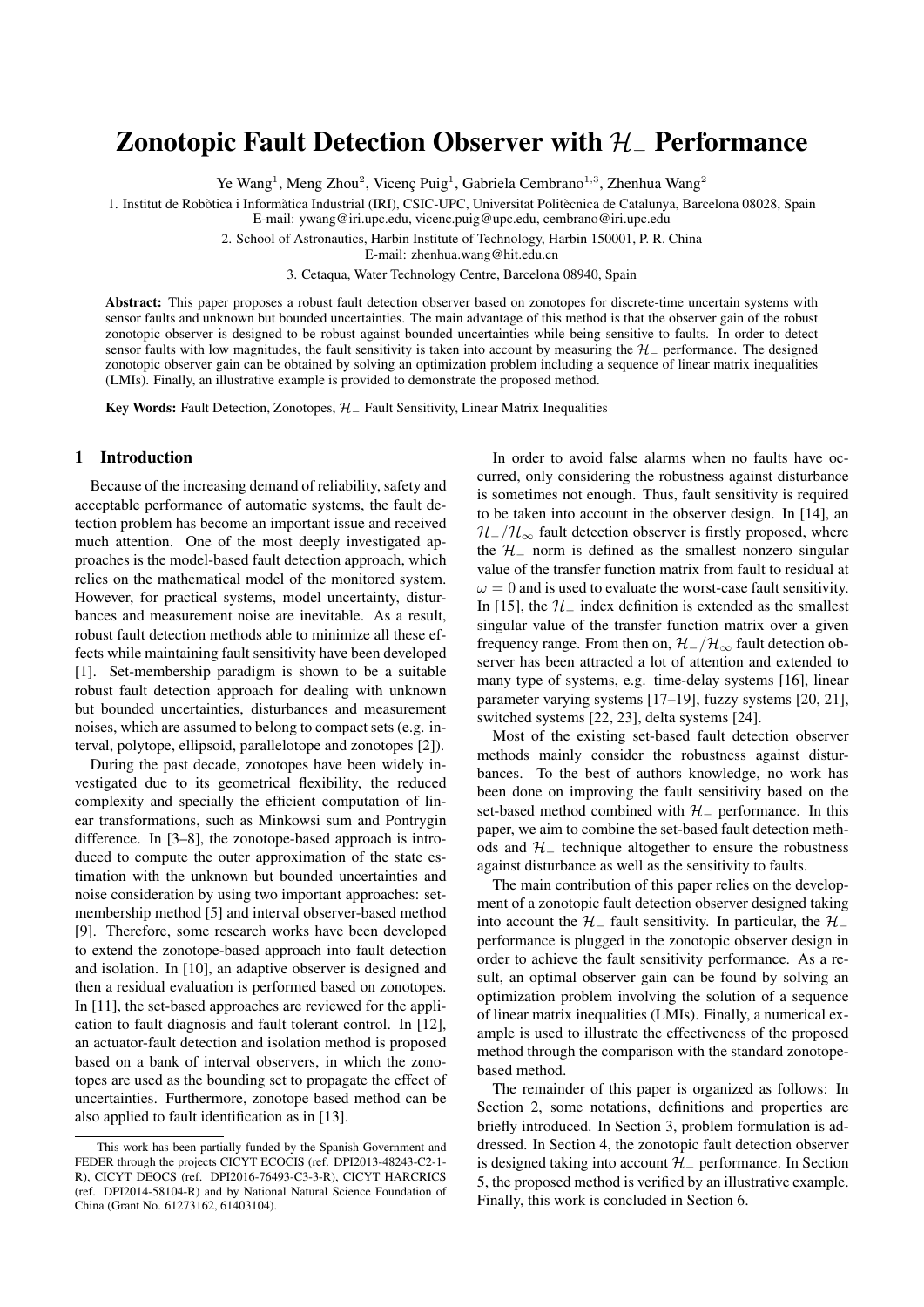# 2 Preliminaries

A zonotopic set  $\mathcal{Z} \in \mathbb{R}^n$  is defined by a hypercube  $[-1, +1]^{m}$   $(m \geq n)$  affine projection with the center of  $p \in$  $\mathbb{R}^n$  and a generator matrix of  $H \in \mathbb{R}^{n \times m}$  as  $\mathcal{Z} = p \oplus H\mathbf{B}^m$ . For simplicity, the zonotope Z is denoted as  $\langle p, H \rangle$  in the following form:

$$
\mathcal{Z} = \langle p, H \rangle = \{ p + Hz, z \in \mathbf{B}^m, ||z||_{\infty} \le 1 \}, \quad (1)
$$

where  $\left\Vert \cdot\right\Vert _{\infty}$  denotes the infinity norm.

The mathematical operators  $\oplus$  and  $\odot$  denote the Minkowski sum and the linear product, respectively. Therefore, the following properties hold:

$$
\langle p_1, H_1 \rangle \oplus \langle p_2, H_2 \rangle = \langle p_1 + p_2, [H_1 \ H_2] \rangle, \tag{2a}
$$

$$
L \odot \langle p, H \rangle = \langle Lp, LH \rangle. \tag{2b}
$$

The reduction operator for the zonotope firstly proposed in [25] is denoted as  $\downarrow_{\ell}$  (·), where  $\ell$  specifies the maximum number of column of segment matrix  $H$  after reduction. Thus,  $\downarrow$  (H) is computed as follows:

• Sort the column of segment matrix  $H$  on decreasing order:

$$
\downarrow (H) = [h_1, h_2, \dots, h_m], \ \ ||h_j||^2 \ge ||h_{j+1}||^2.
$$

• Keep the first  $\ell$ -column of  $\downarrow$   $(H)$  and enclose the set  $H<sub>z</sub>$  generated by remaining columns into a smallest box (interval hull) computed by using  $rs(\cdot)$ :

If 
$$
m \le \ell
$$
 then  $\downarrow_{\ell} (H) = \downarrow (H)$ ,  
\nElse  $\downarrow_{\ell} (H) = [H_{>}, rs(H_{<})] \in \mathbb{R}^{n \times \ell}$ ,  
\n $H_{>} = [h_1, \ldots, h_{\ell}], H_{<} = [h_{\ell+1}, \ldots, h_m],$   
\n $rs(H_{<}) = \sum_{j=\ell+1}^{m} |h_j|$ .

A matrix P is positive definite if the scalar  $x^T P x$  is positive for arbitrary non-zero column vector  $x$  of real numbers, which is denoted by  $P \succ 0$ . On the other hand, the negative definite matrix is denoted by  $P \prec 0$ .

# 3 Problem Formulation

Given the discrete-time uncertain system expressed in the following form:

$$
x_{k+1} = Ax_k + Bu_k + D_x w_k, \tag{3a}
$$

$$
y_k = Cx_k + D_y v_k + Ef_k, \tag{3b}
$$

where  $x_k \in \mathbb{R}^{n_x}$  and  $x_{k+1} \in \mathbb{R}^{n_x}$  denote vectors of system states at time instant k and  $k + 1$ , respectively.  $u_k \in \mathbb{R}^{n_u}$ and  $y_k \in \mathbb{R}^{n_y}$  denote vectors of inputs and outputs at time instant k.  $f_k$  denotes the vector of sensor faults at time instant k.  $w_k \in \mathbb{R}^w$  and  $v_k \in \mathbb{R}^v$  denote vectors of system disturbances and measurement noise at time instant  $k$ . Besides, A, B, C,  $D_x$ ,  $D_y$  and E are system matrices of appropriate dimensions.

Assumption 1 *The unknown disturbance and noise vectors are bounded in the centered zonotopes as follows:*

$$
w_k \in \mathcal{W} = \langle 0, H_w \rangle,\tag{4}
$$

$$
v_k \in \mathcal{V} = \langle 0, H_v \rangle,\tag{5}
$$

*where*  $H_w$  *and*  $H_v$  *are known segment matrices of zonotopes describing the worst-case bounds of disturbances and noise.*

**Assumption 2** *The initial uncertain system state*  $x_0$  *is also unknown but bounded in the following zonotope:*

$$
x_0 \in \hat{\mathcal{X}}_0 = \langle p_0, H_0 \rangle,\tag{6}
$$

*where*  $p_0$  *and*  $H_0$  *denote the center and segment matrix of this zonotope.*

A Luenberger observer is considered for monitoring (3):

$$
\hat{x}_{k+1} = A\hat{x}_k + Bu_k + L(y_k - C\hat{x}_k),
$$
 (7)

where  $L \in \mathbb{R}^{n_x \times n_y}$  denotes the observer gain. And the state estimation error at time instant k is defined as  $e_k = x_k - \hat{x}_k$ . Then, the error dynamics can be formulated as

$$
e_{k+1} = x_{k+1} - \hat{x}_{k+1}
$$
  
=  $(A - LC)e_k + D_x w_k - LD_y v_k - LEf_k.$  (8)

The residual signal  $r_k$  at time instant k is defined by

$$
r_k = M (y_k - C\hat{x}_k)
$$
  
=  $MCe_k + MD_yv_k + MEf_k,$  (9)

where  $M \in \mathbb{R}^{n_y \times n_y}$  denotes the weighting matrix.

Considering the uncertain system state  $x_k \in \hat{\mathcal{X}}_k =$  $\langle p_k, H_k \rangle$  in (3) as prior, the uncertain system states  $x_{k+1}$ at time instant  $k + 1$  can also be bounded in the zonotope  $\hat{\mathcal{X}}_{k+1} = \langle p_{k+1}, H_{k+1} \rangle$  that is defined as follows:

$$
p_{k+1} = Ap_k + Bu_k + L(y_k - Cp_k),
$$
 (10a)

$$
H_{k+1} = [(A - LC) \downarrow_q (H_k) \quad D_x H_w \quad -LD_y H_v], \quad (10b)
$$

where the zonotope reduction operator  $\downarrow_q (\cdot)$  is used in order to reduce the computational complexity during the state propagations.

Then, the corresponding residual zonotope  $\mathcal{R}_{k+1}$  =  $\langle p_{k+1}^r, H_{k+1}^r \rangle$  can be formulated as

$$
p_{k+1}^r = M\left(y_{k+1} - C p_{k+1}\right),\tag{11a}
$$

$$
H_{k+1}^r = \begin{bmatrix} MCH_{k+1} & MD_yH_v \end{bmatrix}, \tag{11b}
$$

Substituting  $p_{k+1}$  and  $H_{k+1}$  by (10), (11) can be reformulated

$$
p_{k+1}^r = My_{k+1} - MC(Ap_k + Bu_k + L(y_k - Cp_k)), \quad (12a)
$$
  

$$
H_{k+1}^r = \left[MC(A - LC) \downarrow_q (H_k) \quad MCD_x H_w - MCLD_y H_v \quad MD_y H_v\right]. \tag{12b}
$$

In order to detect the occurred faults in the uncertain system  $(3)$ , this observer gain L is designed with two main objectives: (i) the zonotopic observer is robust against the uncertainties including system disturbances and measurement noise to allow distinguishing uncertainties and faults; (ii) the zonotopic fault detection observer preserves the fault sensitivity to detect faults with low magnitudes.

#### 4 Zonotopic Fault Detection Observer Design

According to these two mentioned objectives, the observer gain  $L$  is designed by means of a procedure involving two consecutive steps. Then, the optimal observer gain  $L^*$  can be obtained by solving an optimization problem including a sequence of LMIs.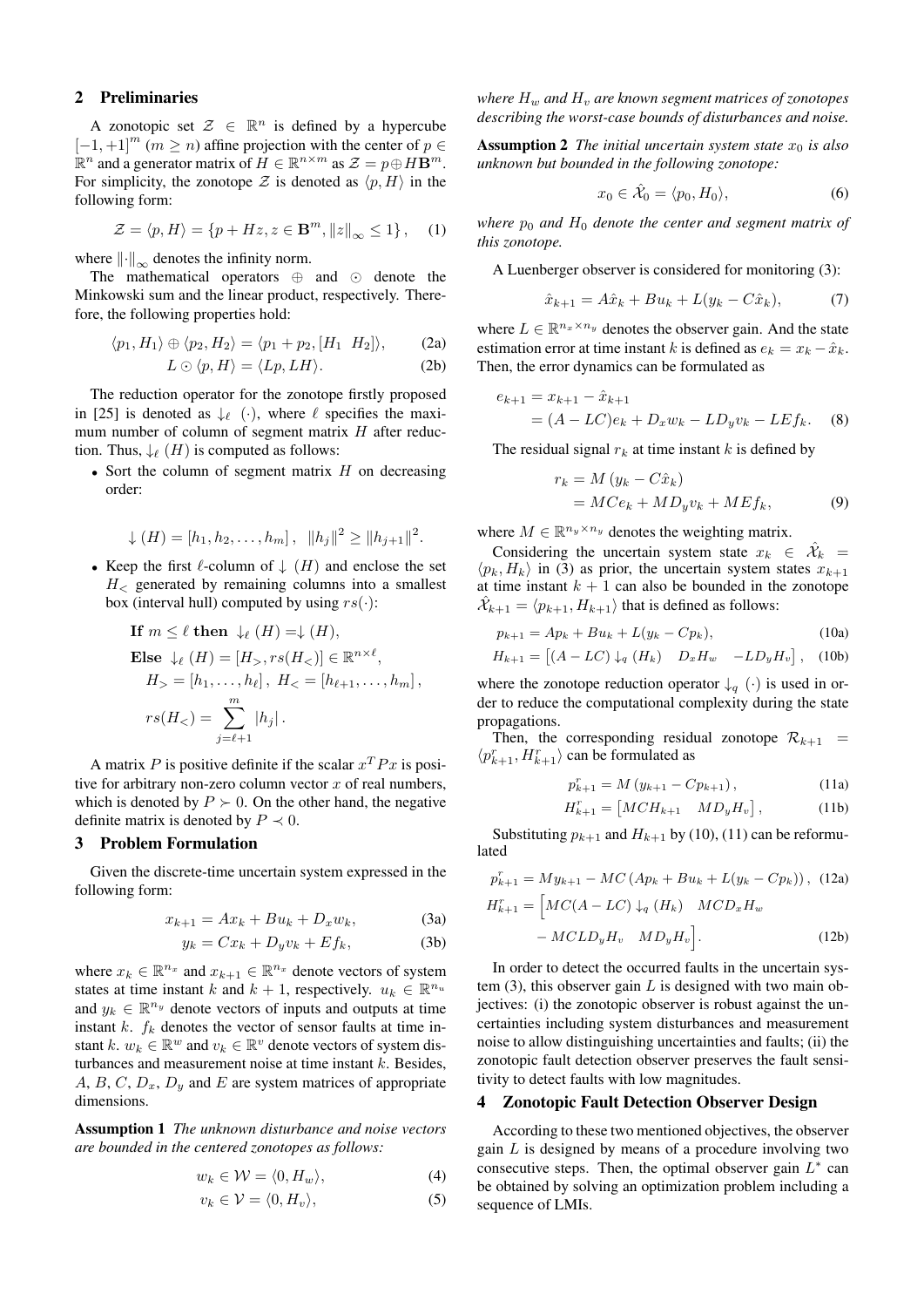#### 4.1 Design L against Uncertainties

In terms of the zonotope-based method, the size of the zonotope is mainly affected by the uncertainties. According to [26], the size of the zonotope (10) is measured by the P-radius of the zonotope. There exists a symmetric and positive definite matrix  $P = P^T \succ 0$  such that the the P-radius of the zonotope (10) is defined as

$$
\ell_k = \max_{b_1 \in \mathbf{B}^{r_1}} \|H_k b_1\|_P^2. \tag{13}
$$

This P-radius of the zonotope is converging such that the following condition is satisfied with a scalar  $\gamma \in (0,1)$ :

$$
\ell_{k+1} \le \gamma \ell_k + \epsilon,\tag{14}
$$

where  $\epsilon$  is slack term affected by uncertainties that can be determined by

$$
\epsilon = \max_{s_1 \in \mathbf{B}^{r_{s_1}}} \|D_x H_w s_1\|_2^2 + \max_{s_2 \in \mathbf{B}^{r_{s_2}}} \|D_y H_v s_2\|_2^2. \tag{15}
$$

Combining with (13) and (15), (14) can be written as

$$
\max_{b_1 \in \mathbf{B}^{r_{b_1}}} \|H_{k+1}b_1\|_P^2 \le \max_{b \in \mathbf{B}^{r_b}} \gamma \|H_k b\|_P^2
$$
  
+ 
$$
\max_{s_1 \in \mathbf{B}^{r_{s_1}}} \|D_x H_w s_1\|_2^2 + \max_{s_2 \in \mathbf{B}^{r_{s_2}}} \|D_y H_v s_2\|_2^2.
$$

Then,  $\forall b_1, b, s_1, s_2$ , a sufficient condition of previous inequality can be found as

$$
||H_{k+1}b_1||_P^2 < \gamma ||H_k b||_P^2 + ||D_x H_w s_1||_2^2 + ||D_y H_v s_2||_2^2.
$$

such that

$$
\begin{bmatrix} b \\ s_1 \\ s_2 \end{bmatrix}^T H_{k+1}^T P H_{k+1} \begin{bmatrix} b \\ s_1 \\ s_2 \end{bmatrix} - b^T H_k^T \gamma P H_k b - s_1^T H_w^T D_x^T D_x H_w s_1 - s_2^T H_v^T D_y^T D_y H_v s_2 < 0.
$$

Considering  $\theta = H_k b$ , it follows

$$
\begin{bmatrix}\n\theta \\
s_1 \\
s_2\n\end{bmatrix}^T \Psi\n\begin{bmatrix}\n\theta \\
s_1 \\
s_2\n\end{bmatrix}
$$
\n
$$
-\begin{bmatrix}\n\theta \\
s_1 \\
s_2\n\end{bmatrix}^T \begin{bmatrix}\n\gamma P & 0 & 0 \\
\star & H_w^T D_x^T D_x H_w & 0 \\
\star & \star & H_v^T D_y^T D_y H_v\n\end{bmatrix} \begin{bmatrix}\n\theta \\
s_1 \\
s_2\n\end{bmatrix} < 0,
$$

with

$$
\Psi = \begin{bmatrix} (A - LC) & D_x H_w & LD_y H_v \end{bmatrix}^T P \n\begin{bmatrix} (A - LC) & D_x H_w & LD_y H_v \end{bmatrix}.
$$

Based on the definition of the negative definite matrix, we have

$$
-\begin{bmatrix}\n\gamma P & 0 & 0 \\
\star & H_w^T D_x^T D_x H_w & 0 \\
\star & \star & H_v^T D_y^T D_y H_v\n\end{bmatrix} + \begin{bmatrix}P(A - LC) & PD_x H_w & PLD_y H_v\end{bmatrix}^T P^{-1}
$$
\n
$$
\begin{bmatrix}P(A - LC) & PD_x H_w & PLD_y H_v\end{bmatrix} \prec 0.
$$

By using the Schur complement, the following LMI can be found:

$$
\begin{bmatrix}\n-\gamma P & 0 & 0 & (A - LC)^T P \\
\star & -H_w^T D_x^T D_x H_w & 0 & (D_x H_w)^T P \\
\star & \star & -H_v^T D_y^T D_y H_v & (LD_y H_v)^T P \\
\star & \star & \star & -P\n\end{bmatrix} \prec 0.
$$
\n(16)

Let  $W = PL$ , the previous LMI can be reformulated by

$$
\begin{bmatrix}\n-\gamma P & 0 & 0 & A^T P - C^T W^T \\
\star & -H_w^T D_x^T D_x H_w & 0 & H_w^T D_x^T P \\
\star & \star & -H_v^T D_y^T D_y H_v & H_v^T D_y^T W^T \\
\star & \star & \star & -P\n\end{bmatrix} \prec 0.
$$
\n(17)

# 4.2 Design  $L$  with  $H_$  Fault Sensitivity

Considering that there are no disturbances and noise  $w_k =$ 0 and  $v_k = 0$  for  $k \in \mathbb{N}_+$  in the system, the state estimation error  $e_k^f$  is only affected by the possible occurred faults at time instant  $k$  that is defined as

$$
e_k^f = x_k - p_k. \tag{18}
$$

Then, this error dynamics can be formulated by

$$
e_{k+1}^f = x_{k+1} - p_{k+1}
$$
  
=  $(A - LC)e_k^f - LEf_k.$  (19)

Ignoring disturbances and measurement noise, the residual zonotope  $\mathcal{R}_k$  reduces to its center  $p_k^{r_f}$  at time instant k. Therefore, this residual  $p_k^{r_f}$  only affected by the fault vector  $f_k$  can be formulated as

$$
p_k^{r_f} = M(y_k - Cp_k)
$$
  
=  $M(Cx_k + Ef_k - Cp_k)$   
=  $MCe_k^f + MEf_k$  (20)

As introduced in [20], the  $H_$  performance is used for forcing that the residual  $p_k^{r_f}$  satisfy the condition  $||p_k^{r_f}||_2 >$  $\beta^2 ||f_k||_2$  under zero initial condition  $e_0^f = 0$  and for any non-zero  $f_k \in \ell_2[0, \infty)$  with a positive scalar  $\beta$ .

Then, the criterion function of the  $H_$  performance can be defined as

$$
\mathcal{J}_{-}^{N} = \sum_{k=0}^{N-1} (p_{k}^{r_{f}}^{T} p_{k}^{r_{f}} - \beta^{2} f_{k}^{T} f_{k}), \qquad (21)
$$

where  $N$  is an arbitrary time instant.

Considering that there exists a positive definite matrix Q such that a Lyapunov function can be chosen as

$$
V_k = e_k^{f^T} Q e_k^f. \tag{22}
$$

Then, it follows

$$
\Delta V_k = V_{k+1} - V_k
$$
  
=  $e_k^f$ <sup>T</sup> ((A – LC)<sup>T</sup>Q(A – LC) – Q)  $e_k^f$   
+  $e_k^f$ <sup>T</sup> (A – LC)<sup>T</sup>Q(-LE)  $f_k$   
+  $f_k^T$ (–LE)<sup>T</sup>Q(A – LC)  $e_k^f$   
+  $f_k^T$ (LE)<sup>T</sup>Q(LE)  $f_k$ .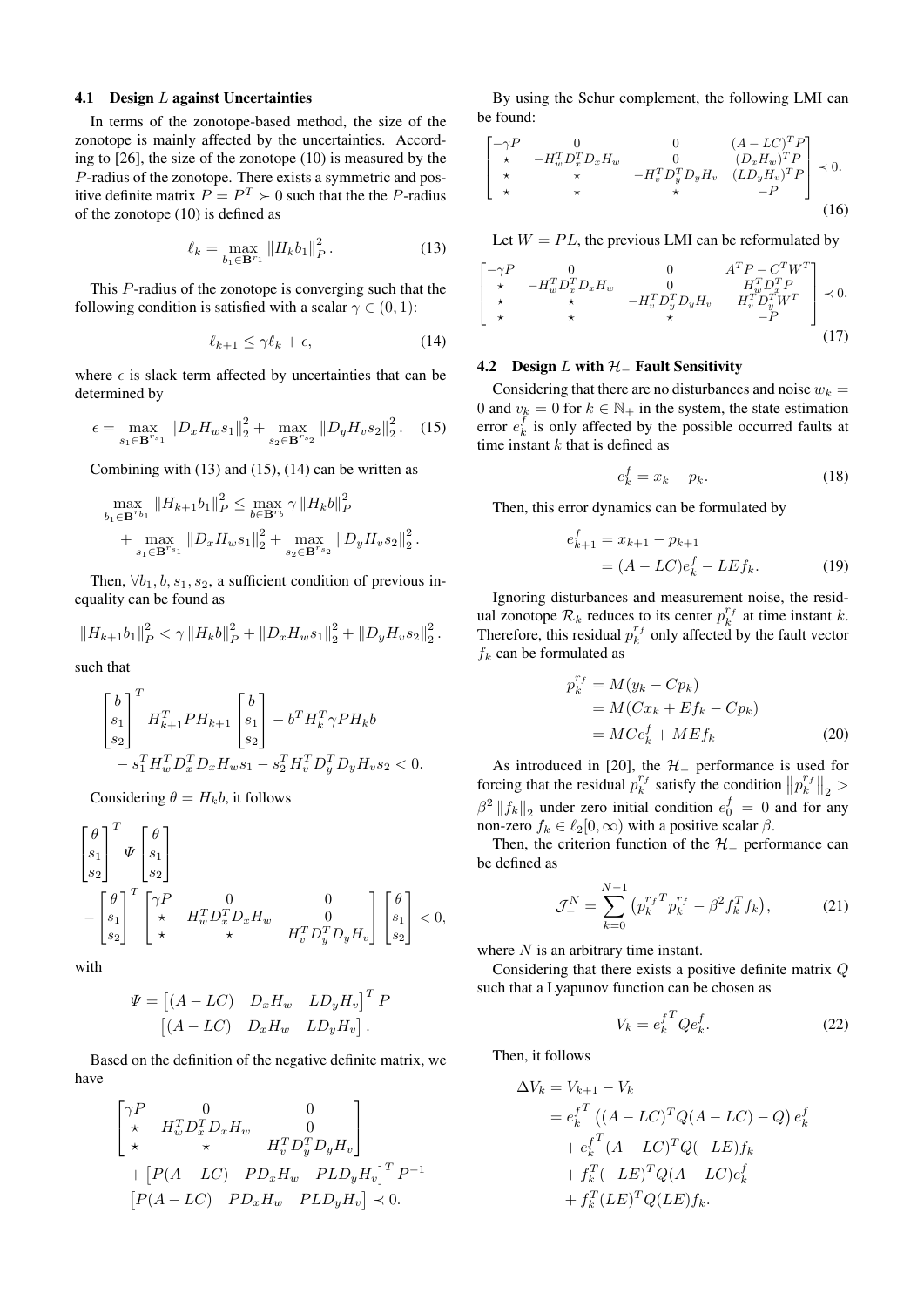For any nonzero  $f_k \in \mathcal{L}_2[0,\infty)$  and zero initial condition  $e_0^f = 0$ , (21) is equivalent to

$$
\mathcal{J}_{-}^{N} = \sum_{k=0}^{N-1} \left( p_{k}^{r_{f}}^{T} p_{k}^{r_{f}} - \beta^{2} f_{k}^{T} f_{k} - \Delta V_{k} \right) + V_{N}.
$$
 (23)

The condition  $||p_k^{r_f}||_2 > \beta^2 ||f_k||_2$  is satisfied by guaranteeing  $\mathcal{J}_-^N > 0$ . Therefore, it can be derived:

$$
p_k^{rf}^T p_k^{rf} - \beta^2 f_k^T f_k - \Delta V_k \succ 0 \tag{24}
$$

By substituting  $p_k^{r_f}$  in (24) by (20), (24) is equivalent to:

$$
\begin{bmatrix} \Phi_{11} & \Phi_{12} \\ \star & \Phi_{22} \end{bmatrix} \prec 0, \tag{25}
$$

with

$$
\Phi_{11} = -C^{T} M^{T} M C + (A - LC)^{T} Q (A - LC) - Q,
$$
  
\n
$$
\Phi_{12} = (A - LC)^{T} Q (-LE) - C^{T} M^{T} M E,
$$
  
\n
$$
\Phi_{22} = \beta^{2} I - E^{T} M^{T} M E + (LE)^{T} Q (LE),
$$

By transforming (25) and using the Schur complement, (25) can be reformulated as

$$
\begin{bmatrix}\n-Q & QA - QLC & -QLE \\
\star & -Q - C^T M^T MC & -C^T M^T ME \\
\star & \star & -E^T M^T ME + \beta^2 I\n\end{bmatrix} \prec 0.
$$
\n(26)

Set  $Y = M<sup>T</sup>M$ , there exists a positive scalar  $\alpha$  such that the matrix  $Q$  is linked with the positive matrix  $P$  in the  $P$ radius of the zonotope by  $Q = \alpha P$ . Then, (26) is equivalent to

$$
\begin{bmatrix}\n-\alpha P & \alpha P A - \alpha W C & -\alpha W E \\
\star & -\alpha P - C^T Y C & -C^T Y E \\
\star & \star & -E^T Y E + \beta^2 I\n\end{bmatrix} \prec 0.
$$
 (27)

# 4.3 Optimal Observer Gain  $L^*$

Considering the above two aspects, the optimal observer gain  $L^*$  can be found by solving an optimization problem. On one hand, the size of the state zonotope affected by all the uncertainties is required to be minimized. On the other hand, the center of residual zonotope affected by the occurred faults is expected to be maximized in order to detect the faults with low magnitudes.

In general, there exists positive scalars  $\alpha$ ,  $\beta$  and  $\gamma \in (0,1)$ such that the optimal observer gain  $L^*$  can be found by solving the following optimization problem:

$$
\min_{\beta, P, W, Y} -\text{tr}(P) - \beta^2 \tag{28a}
$$

subject to

$$
\begin{bmatrix}\n-\gamma P & 0 & 0 & A^T P - C^T W^T \\
\star & -H_w^T D_x^T D_x H_w & 0 & H_w^T D_x^T P \\
\star & \star & -H_v^T D_y^T D_y H_v & H_v^T D_y^T W^T \\
\star & \star & \star & -P\n\end{bmatrix} \prec 0,
$$
\n(28b)

$$
\begin{bmatrix}\n-\alpha P & \alpha P A - \alpha W C & -\alpha W E \\
\star & -\alpha P - C^T Y C & -C^T Y E \\
\star & \star & -E^T Y E + \beta^2 I\n\end{bmatrix} \prec 0.
$$
\n(28c)

The feasible solutions of the optimization problem (28) are denoted as  $\beta^*$ ,  $P^*$ ,  $W^*$  and  $Y^*$ . Therefore, the optimal observer gain  $L^*$  and matrix  $M^*$  can be computed by

$$
L^* = P^{*-1}W^*,\tag{29}
$$

$$
M^* = Y^{*\frac{1}{2}}.\t(30)
$$

Remark 1 *In order to obtain* H<sup>−</sup> *fault sensitivity, the optimal result of* β *is expected to be as large as possible. Therefore, those faults with low magnitudes can be easier to detect. Meanwhile, the matrix* M *is expect to be not too big in case that the effects by uncertainties in the residuals are enlarged.*

#### 4.4 Zonotopic Fault Detection Procedure

As explained in [11], the set-membership approach is useful to implement robust fault detection. The procedure of the zonotope-based fault detection method can be summarized in the following. When some faults occur, the center of zonotope is moved. Hence, faults can be detected by testing

$$
\begin{cases} \n\mathbf{0} \in \mathcal{R}_k, & f_s = 0 \text{ (No Fault)} \\ \n\mathbf{0} \notin \mathcal{R}_k, & f_s = 1 \text{ (Fault detected)} \n\end{cases} \tag{31}
$$

for  $k \in \mathbb{N}_+$  and  $f_s$  denotes the auxiliary variable for representing the fault detection.

After solving the optimization problem, the optimal observer gain  $L^*$  can be obtained. Therefore, the residual zonotope (11) can be subsequently found. In order to implement this test, the residual zonotope can be characterized in a halfspace representation. Therefore, the zonotopic set contains a sequence of linear constraints, which can be formulated as follows:

$$
\mathcal{R}_k = \left\{ r_k \in \mathbb{R}^{n_y} \mid \Sigma r_k \le \vartheta \right\},\tag{32}
$$

where  $\Sigma$  and  $\vartheta$  denote a matrix and a vector from the halfspace representation of the residual zonotope.

Therefore, this test involves solving a constraint satisfaction problem. If the problem is feasible, then the origin of the coordinate is included in the residual zonotope. Otherwise, it is not included.

### 5 Illustrative Example

In order to illustrate the proposed method, a numerical example is provided. The uncertain system is defined in (3) with the following system matrices:

$$
A = \begin{bmatrix} 0.413 & 0 & -0.02 \\ 0.033 & 0.521 & -0.042 \\ -0.01 & 0 & 0.257 \end{bmatrix},
$$
  
\n
$$
B = \begin{bmatrix} -1.773 & 0.07 & 0.074 \\ 0.093 & 0.466 & 0.105 \\ -0.042 & -0.09 & 2.075 \end{bmatrix},
$$
  
\n
$$
C = \begin{bmatrix} 1 & 0 & 0 \\ 0 & 1 & 0 \end{bmatrix}, D_x = \begin{bmatrix} 1 & 0 & 0 \\ 0 & 1 & 0 \\ 0 & 0 & 1 \end{bmatrix},
$$
  
\n
$$
D_y = E = \begin{bmatrix} 1 & 0 \\ 0 & 1 \end{bmatrix}.
$$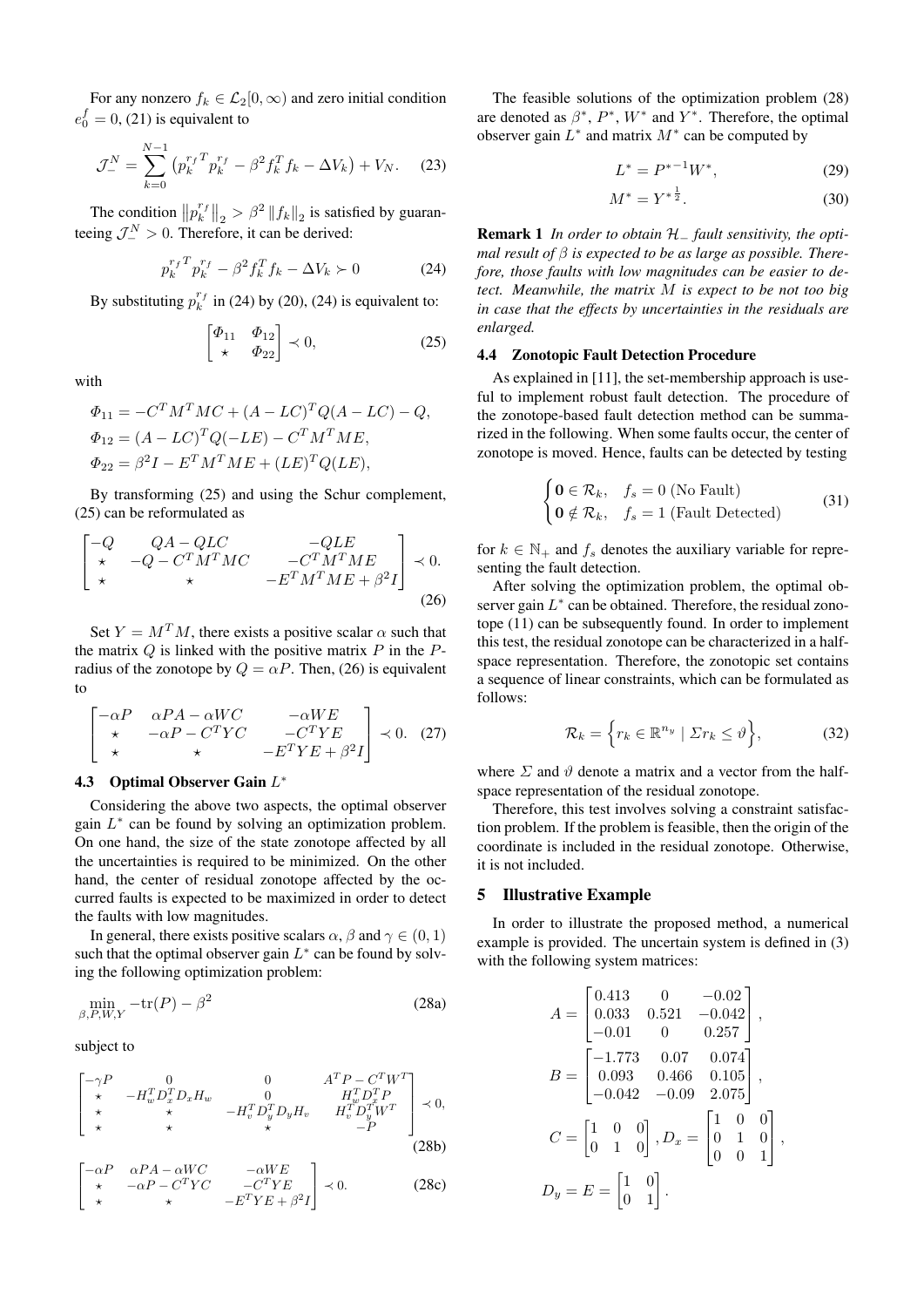The initial uncertain state  $x_0$  is bounded in the zonotope  $\hat{\mathcal{X}_0} = \langle p_0, H_0 \rangle$  with

$$
p_0 = \begin{bmatrix} 0 \\ 0 \\ 0 \end{bmatrix}, H_0 = \begin{bmatrix} 0.01 & 0 & 0 \\ 0 & 0.01 & 0 \\ 0 & 0 & 0.01 \end{bmatrix}.
$$

and the uncertainty zonotopes are given by

$$
H_w = \begin{bmatrix} 0.085 & 0 & 0 \\ 0 & 0.085 & 0 \\ 0 & 0 & 0.085 \end{bmatrix}, H_v = \begin{bmatrix} 0.01 & 0 \\ 0 & 0.01 \end{bmatrix}.
$$

The additive sensor faults are added into the simulation as follows:

$$
f_k = \begin{cases} \begin{bmatrix} 0.3\\ -0.25 \end{bmatrix} & 20 < k \le 40, \\ \begin{bmatrix} 0\\ 0 \end{bmatrix} & \text{Otherwise.} \end{cases}
$$

By solving the optimization problem (28), the optimal feasible solutions can be obtained with  $\alpha = 10$  and  $\gamma = 0.6$  as follows:

$$
L^* = \begin{bmatrix} 0.2681 & 0.0011 \\ 0.0228 & 0.3463 \\ -0.0085 & -0.0032 \end{bmatrix},
$$
  

$$
M^* = \begin{bmatrix} 44.1097 & 21.1622 \\ 21.1622 & 173.3860 \end{bmatrix},
$$

and the maximum value of  $\beta$  is 2.47. The uncertain states are bounded in the state zonotopes  $\hat{\mathcal{X}}_k$  for  $k \in \mathbb{N}_+$  that are plotted in Fig. 1. From this plot, it is clear that the uncertainties are propagated into system states and the sizes of uncertain state zonotopes are convergent satisfying the first objective of the observer gain design.



Fig. 1: Uncertain state zonotopes

The residual zonotopes are obtained applying the proposed method as shown in Fig. 2. These zonotopes change because of the occurrence of faults. Following the procedure mentioned in Section 4.4, the faults can be detected by checking whether the origin of the coordinate is inside the



Fig. 2: Residual zonotopes by using the proposed method: blue lines are for zonotopes; red cross points are zonotope centers; black point is the origin of the coordinate



Fig. 3: Fault detection result by using the proposed method



Fig. 4: Comparison of residual zonotopes: blue lines are for zonotopes; red cross points are zonotope centers; black point is the origin of the coordinate



Fig. 5: Comparison of fault detection results

residual zonotope and the fault detection result is shown in Fig. 3. Thus, the additive sensor faults can be detected by using the proposed method with  $H_$  performance.

In order to test the effectiveness of the proposed method with  $H_$  performance, the standard zonotope-based method is used. In this case, the observer gain can also be designed